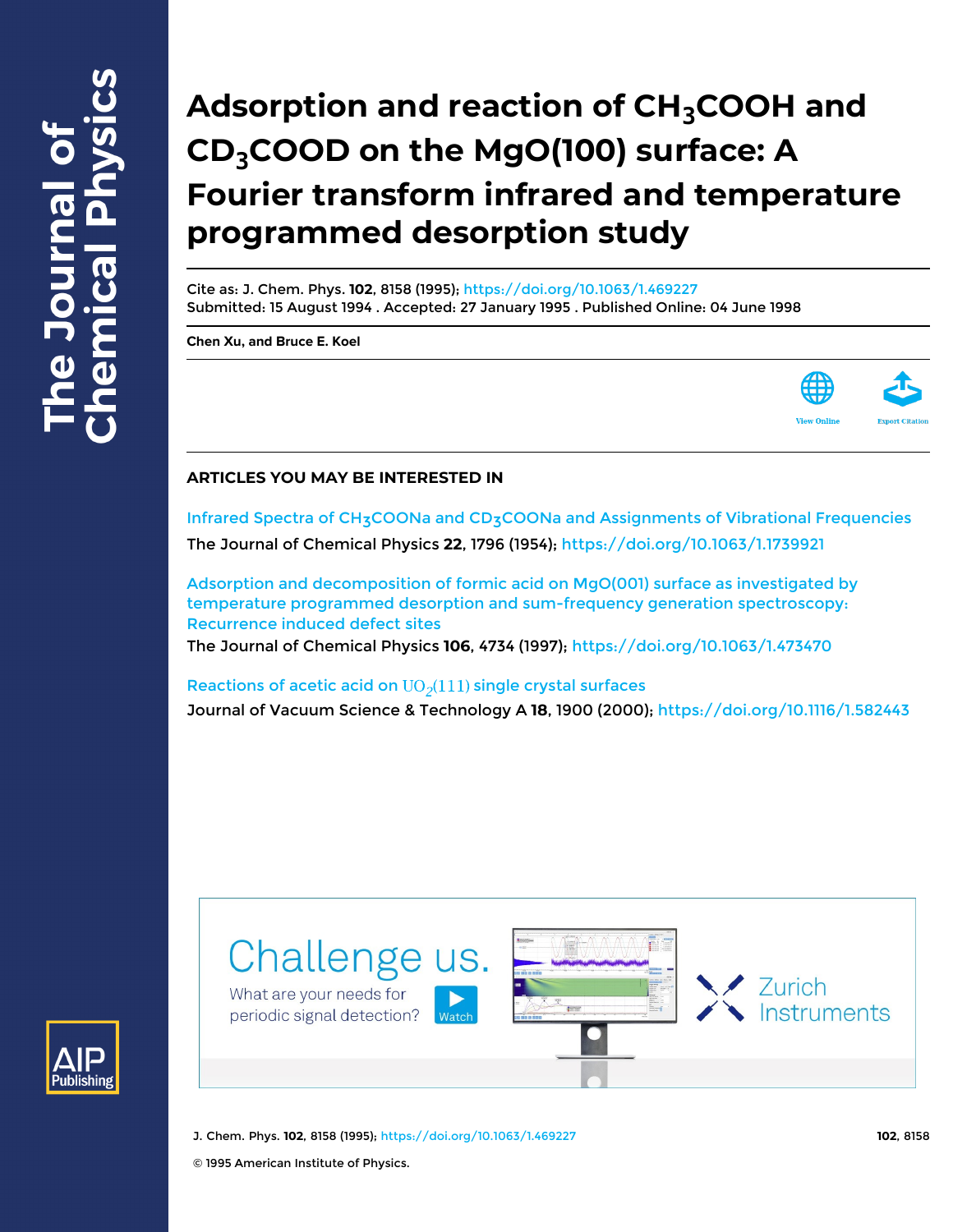# Adsorption and reaction of CH<sub>3</sub>COOH and CD<sub>3</sub>COOD on the MgO(100) **surface: A Fourier transform infrared and temperature programmed desorption study**

Chen Xu and Bruce E. Koel

*Department of Chemistry, University of Southern California, Los Angeles, California 90089*

(Received 15 August 1994; accepted 27 January 1995)

The adsorption of acetic acid  $CH_3COOH$  and  $CD_3COOD$  on the  $(100)$  surface of a MgO single crystal has been studied using primarily Fourier transform infrared transmission absorption spectroscopy and temperature programmed desorption (TPD). Acetic acid dissociates upon adsorption on this surface, even at 120 K, forming an adsorbed acetate  $(CH_3COO)$  species. Upon heating in TPD, some of the acetate recombines with surface hydrogen and desorbs as acetic acid but most undergoes a disproportionation reaction to form acetic acid and ketene (CH<sub>2</sub>CO) products which desorb. The IR intensities of the vibrational modes of chemisorbed acetate over the temperature range of 425–720 K show a strong polarization dependence on the incident IR light indicating an oriented, monodentate adsorbed species. Consideration of the vibrational frequencies of this species reveals new insight concerning the structure and bonding of the acetate radical on the  $MgO(100)$  surface and supports our proposal of a novel bimolecular surface reaction between two adsorbed acetate radicals to form ketene and water. © *1995 American Institute of Physics.*

# **I. INTRODUCTION**

The surface chemistry of metal oxides has always attracted a lot of attention because of their wide use in catalysis either as supports or active components. $1-4$  Due to the intrinsic complexity of oxide surfaces and experimental difficulty of using electron and ion spectroscopy for analysis of insulating materials, studies using a surface science approach are limited, although they are essential for an understanding of the catalysis on oxide surfaces at the molecular level. $1-4$ 

To circumvent problems associated with samples of an insulating material, two approaches have been used in the past. The first, which has been recently exploited extensively, is growth of a well-ordered thin oxide film on a metal substrate. $3,5-20$  The thin oxide film has, on the one hand, sufficient electrical and thermal conductivity to perform electron spectroscopy and other surface science experiments and on the other hand represents the structure of bulk oxide samples. The second method utilizes an electron gun producing a low current of electrons with a high energy to stabilize charging of the sample during electron spectroscopy.<sup>21–23</sup> In identifying adsorbed species and determining adsorption geometry, high resolution electron energy loss spectroscopy (HREELS) as a vibrational spectroscopy has been particular useful and extensively used on metal surfaces. However, the presence of the so-called Fuchs–Kliewer phonons (surface optical phonons) make applications of HREELS on oxide surfaces very difficult. Wu *et al.*<sup>14</sup> utilized high energy electrons  $({\sim}50 \text{ eV})$  experimentally to suppress the intensity of the optical phonons in favor of adsorbate-induced losses, while Cox *et al.*<sup>24</sup> and Petrie and Vohs<sup>25,26</sup> used Fourier spectral deconvolution to remove phonon peaks from the measured spectra. Both methods have been successfully applied on a number of oxide surfaces. $14 - 17,25,26$ 

Another possibility for studying adsorbates on insulating materials is to utilize optically based methods that involve no charged particles. For instance, infrared (IR) spectroscopy has been extensively used on oxide surfaces.<sup>3,27</sup> Recently, the adsorption of small molecules such as  $CO$ ,  $CO<sub>2</sub>$ , and  $H<sub>2</sub>O$  on single crystal ionic insulators has been studied by a number of groups using IR spectroscopy.<sup>3</sup> In this paper, we combine Fourier transform IR (FTIR) absorption spectroscopy in a transmission mode (ITAS) and temperature programmed desorption (TPD) mass spectrometry to study the adsorption of acetic acid on an ''in-air cleaved,'' bulk, single crystal of MgO. We demonstrate easy access to adsorbate vibrations between 1000 and 3000  $cm^{-1}$  with IR and the ability to obtain detailed information regarding adsorbed species, adsorption geometry, and surface reaction pathways. We also point out that the multiphonon cross section in IR is much lower than in HREELS, and the surface phonon can not even be directly excited by IR.<sup>28</sup>

A wealth of information exists in the literature regarding the interaction of acetic acid on the  $MgO(100)$ surface.<sup>15,26,29–33</sup> Parrott *et al.*<sup>29</sup> studied acetic acid adsorption on MgO powders by TPD. Walmsley studied acetic acid adsorption on polycrystalline MgO using inelastic electron tunneling spectroscopy  $(IETS).^{30}$  More recently, Peng and Barteau investigated the adsorption of acetic acid on  $MgO(100)$  using TPD, XPS, and ISS.<sup>31–33</sup> The adsorption of acetic acid on  $MgO(100)$  has also been studied by Petrie and Vohs using HREELS.<sup>26</sup> Wu and Goodman studied acetic acid adsorption on epitaxially grown  $MgO(100)$  films on a  $Mo(100)$  substrate.<sup>15</sup> In all of these studies, which were carried out above 300 K, acetic acid was consistently found to dissociate on the  $MgO(100)$  surface upon adsorption, forming acetate and hydroxyl groups. TPD shows a high selectivity for acetic acid dehydration at high temperature on both single crystal and powder MgO surfaces.<sup>29,32</sup> HREELS results for acetic acid adsorbed on  $MgO(100)/Mo(100)$  reveal that acetate from acetic acid is stable on the surface up to 600 K.<sup>15</sup> Despite all of this information, no determination exists of the adsorption geometry of adsorbates important in the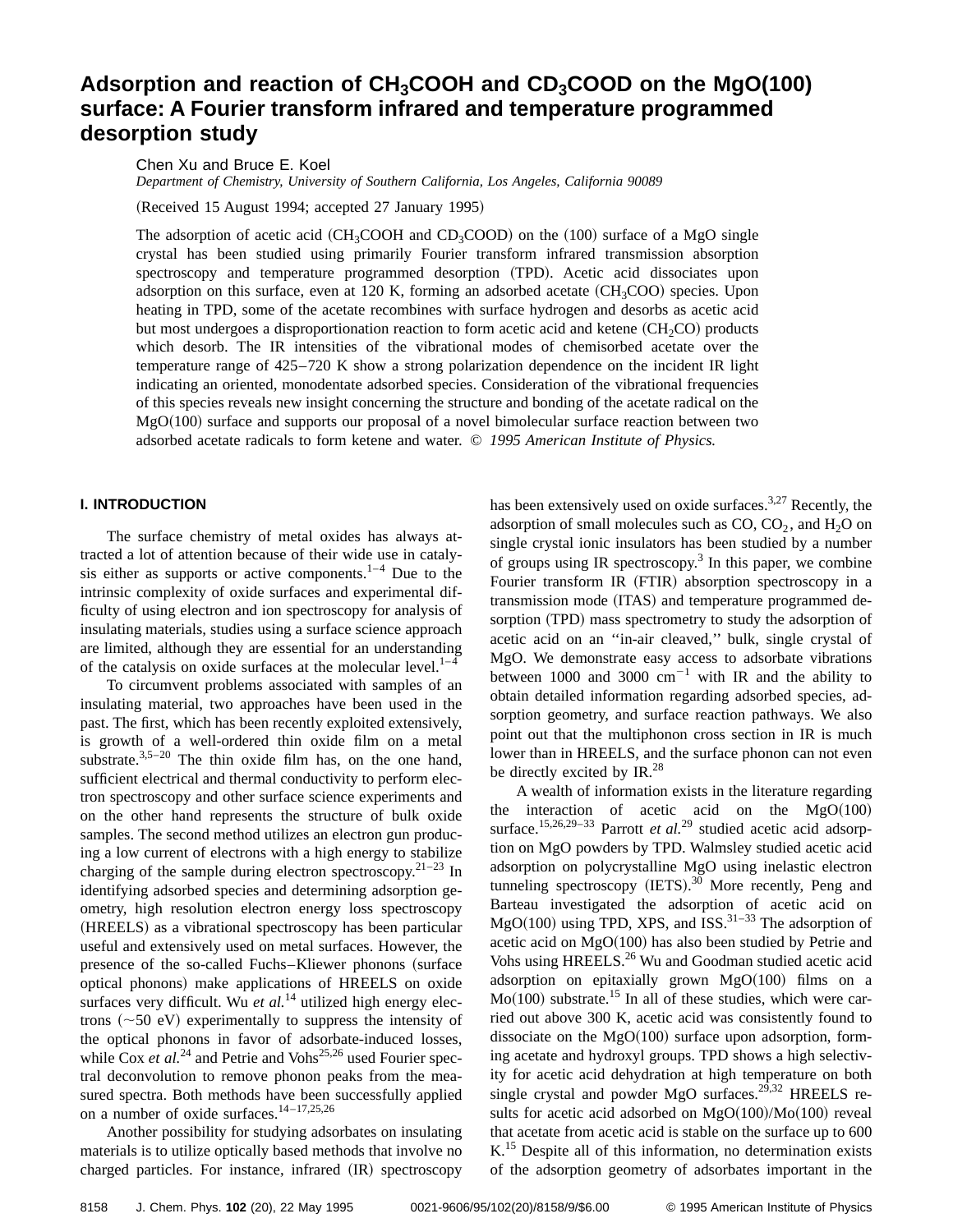acetic acid dehydration mechanism on MgO. This information is crucial to a fuller understanding of the bonding of these species on the surface and the catalytic chemistry of MgO. This paper extends acetic acid adsorption studies to lower temperatures and reports our use of a new FTIR apparatus in our laboratory to elucidate this information.

# **II. EXPERIMENTAL SECTION**

These studies were carried out in a versatile UHV chamber and FTIR apparatus which can carry out IR studies in transmission or reflection modes under UHV conditions or at higher pressures.<sup>34</sup> Briefly, the system is equipped with a Mattson Galaxy 6020 FTIR spectrometer, optics for low energy electron diffraction (LEED), a shielded UTI 100C quadrupole mass spectrometer (QMS) for temperature programmed desorption, and a double-pass cylindrical mirror analyzer  $(CMA)$  for Auger electron spectroscopy  $(AES)$ . The system is pumped by a 240 *l*/s ion pump, a titanium sublimation pump, and a 240 *l*/s turbomolecular pump. The system base pressure was  $8\times10^{-11}$  Torr.

TPD measurements were made using the QMS in lineof-sight with the sample surface and using a low, linear heating rate of 2 K/s to insure homogeneous heating of the sample. A screen biased by  $-55$  V was placed between the QMS ionizer and the sample to suppress low energy electrons coming out of the QMS. IR measurements were performed in the transmission mode utilizing both sides of the sample to adsorb molecules. The IR spectra were taken using  $8 \text{ cm}^{-1}$  resolution and 1000 scans in a 4 min period. In some cases, many experiments under the same conditions were done subsequently and on different days. Signal-averaged spectra comprised of several of these different experiments are shown in this paper.

The MgO(100) crystal (Atomergic, 12 mm $\times$ 12mm $\times$ 1.5 mm) was cleaved in air on both sides of the sample. The crystal was mounted tightly via Ta clips in a Ta ''frame'' that was attached to Cu feedthrough rods that were used for resistive heating and were in direct contact with liquid nitrogen. The crystal could be cooled to 110 K or heated to 1000 K. The temperature was measured by a chromel–alumel thermocouple spotwelded on the Ta sample holder. The major contamination on the MgO surface after mounting the crystal in UHV was carbon. The  $MgO(100)$  surface was cleaned by annealing the sample at 950 K in  $1\times10^{-5}$  Torr  $O<sub>2</sub>$ . AES was used to check the cleanliness of the surface. Typical AES spectra of the surface before and after oxygen treatment are shown in Fig. 1. A sharp  $(1\times1)$  LEED pattern was always observed, but there was a relatively high background intensity compared to our experience with metal substrates.

 $CH<sub>3</sub>COOH$  (Mallinckrodt, 99.9%) and  $CD<sub>3</sub>COOD$  (Aldrich, 99.5%) were used as received after several freezepump-thaw cycles. The purity was checked *in situ* by IR and mass spectroscopy. Acetic acid was exposed on the sample by using a microcapillary array, directed-beam doser in conjunction with a leak valve. The dosing for IR measurements was carried out subsequently on both sides of the sample. To insure similar coverages on both sides (surfaces) of the crystal, in many cases more than one monolayer acetic acid was

200 400 600 800 1000 1200 Electron Energy (eV) FIG. 1. AES spectra of the MgO $(100)$  sample as initially mounted and after cleaning in UHV using  $O_2$ .

dosed on both sides and then the surface was annealed to a given temperature for IR measurements. Exposures for TPD studies are given in Langmuirs  $(1 L=10^{-6}$  torr sec) without correction for the doser enhancement, ion gauge sensitivity, or other factors. Before gas exposures, the MgO sample was typically flashed to 900–950 K and then cooled down for dosing.

# **III. RESULTS**

#### **A. Temperature programmed desorption studies**

We utilized the TPD technique to provide essential information on the adsorption, desorption, and reaction of acetic acid on the  $MgO(100)$  surface. Prior studies of this system have all been carried out for adsorption temperatures above 300 K. TPD spectra after increasing  $CH<sub>3</sub>COOH$  exposures on MgO $(100)$  at 120 K are shown in Figs. 2–4. In addition to these curves the mass spectrometer signals at 2, 13, 15, 16, 20, 28, 41, 42, 44 a.m.u. were also monitored but are not shown. From all of these curves, it is evident that three different TPD spectra are present. Signals at 14, 42, and 28 a.m.u. follow the same shape, while 60 and 43 a.m.u. curves show a similar trace. The curve for 18 a.m.u. has very similar peaks to those at 14, 42, and 28 a.m.u. except for an additional peak between 200–300 K. The other curves show little intensity and mostly arise from the cracking patterns of gases monitored by the above-mentioned signals. As examples of these three different traces, we show curves for 60 a.m.u. in Fig. 2, 43 a.m.u. in Fig. 3, and 14 and 18 a.m.u. in Fig. 4. The TPD spectra in Fig. 4 have been corrected for

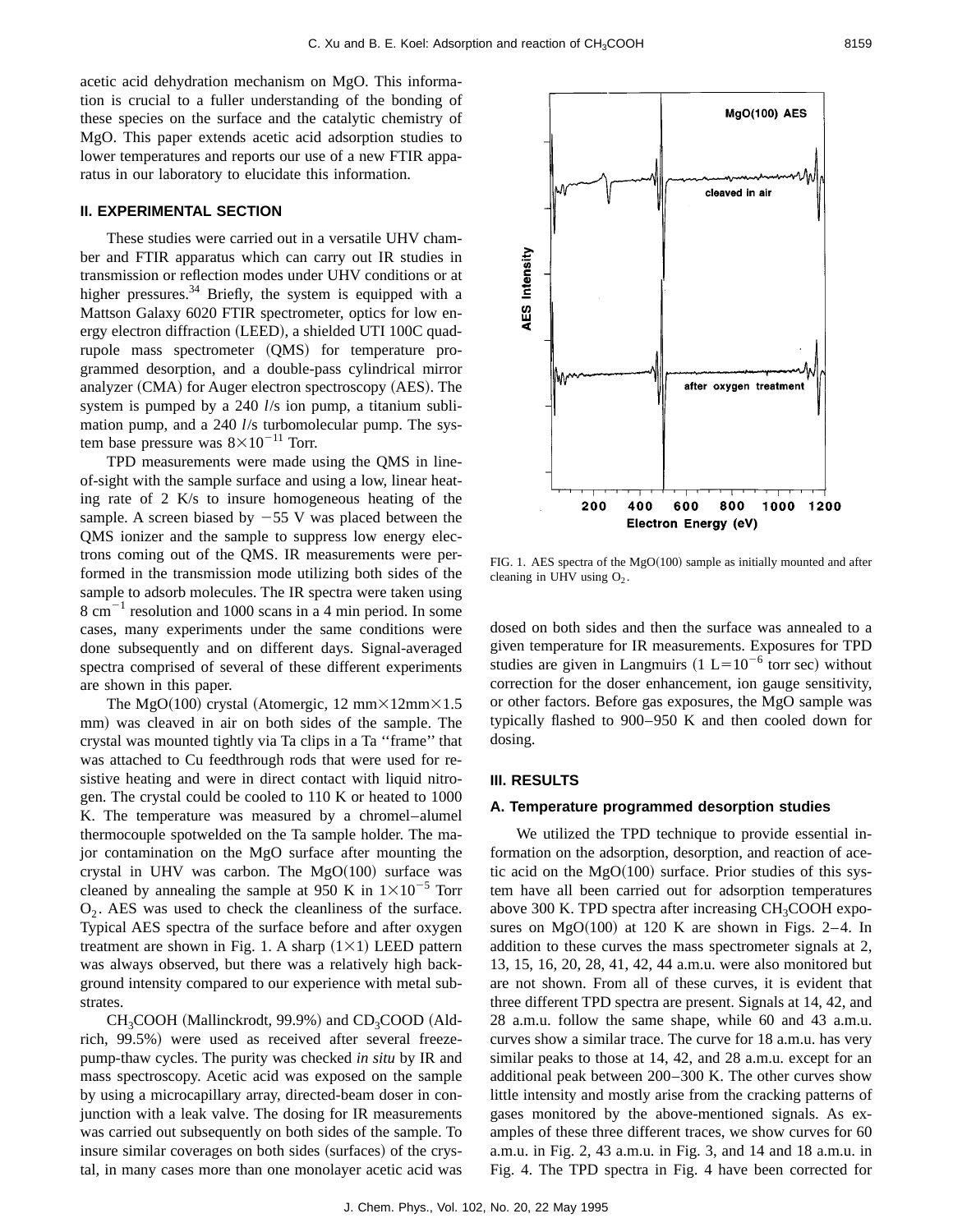

FIG. 2. CH<sub>3</sub>COOH TPD curves obtained by monitoring the 60 a.m.u. signal after increasing  $CH<sub>3</sub>COOH$  exposures.

changes in the baseline. In Figs. 2 and 3, the high temperature features are shown in an expanded view. As one can see, the two major fragmentation products of acetic acid at 60 and 43 a.m.u. follow very similar traces except for the high temperature peak at 775 K which is more prominent for 43 a.m.u. This latter peak is due to a cracking fraction of the product ketene in the QMS (*vida infra*). At small acetic acid exposures, two molecular desorption peaks of acetic acid are observed at 350 and 550 K. Both peaks gain in intensity with increasing acetic acid exposures. In addition, two low temperature peaks appear at 170 and 200 K. The peak at 200 K cannot be saturated with further increased exposures and is attributed to multilayer desorption. It is interesting to note that the peak at 170 K is populated before the desorption state at 200 K, even though it has a lower desorption temperature, and its intensity decreases at higher acetic acid coverages. These two peaks are probably due to different phases of condensed acetic acid, since acetic acid can be present in many chemical states as monomers, cyclic dimers, open chain dimers or in a long chain form, but could also signal differences in the crystallinity of the film. Because of the different hydrogen bonding interactions, small differences in the condensation energy might be present and noticeable as the film thickness increases.

In Fig. 4, TPD spectra monitoring ketene and water formation (desorption) are provided. We assign the signal at 14 a.m.u. to ketene desorption since curves for 14, 28, and 42 a.m.u.—three major cracking products of ketene in the QMS—follow exactly the same traces in TPD. Two ketene desorption peaks at 600 and 775 K were observed at lower acetic acid exposures. At higher acetic acid coverages, we



FIG. 3. CH<sub>3</sub>COOH TPD curves obtained by monitoring the 43 a.m.u. signal after increasing CH<sub>3</sub>COOH exposures.

also observed a peak at 400 K. This peak, however, was not saturated even at very high acetic acid exposures. We assign this peak to desorption from the sample holder and not relevant to chemistry on the MgO surface. This assignment is consistent with IR results which do not show large intensity changes around 400 K. Peaks near 200 K are due to cracking products associated with acetic acid desorption.

Water shows very similar TPD curves at temperatures higher than 400 K. However, a peak was also observed at 345 K which gains intensity and shifts to lower desorption temperature with increasing acetic acid exposures. This low



FIG. 4. Ketene  $(CH_2CO)$  and water  $(H_2O)$  TPD curves after increasing CH3COOH exposures. Ketene and water are monitored by using signals at 14 and 18 a.m.u., respectively.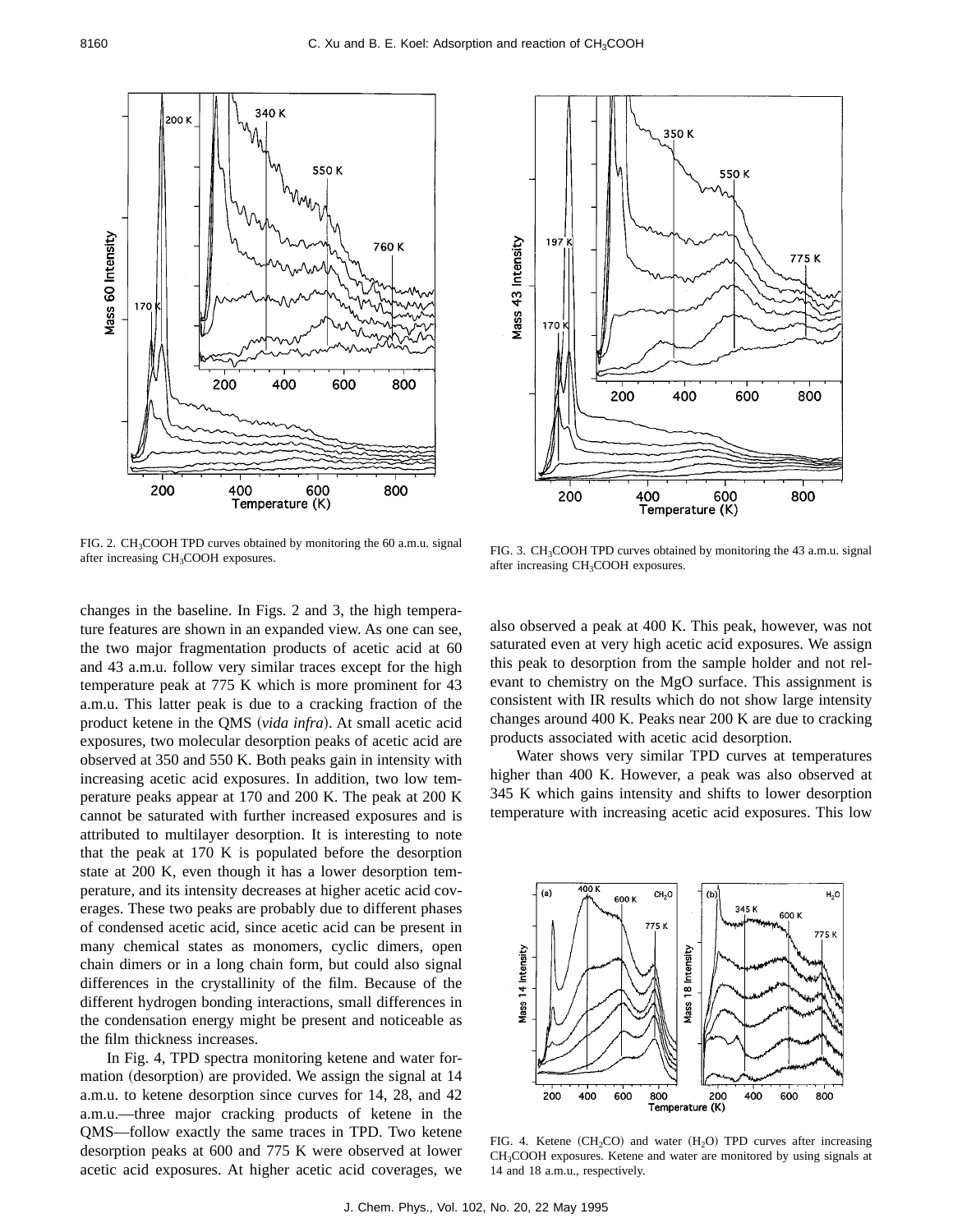

FIG. 5. Ketene  $(CD_2CO)$ , water  $(D_2O)$ , and acetic acid  $(CD_3COOD)$  TPD curves after increasing CD<sub>3</sub>COOD exposures. Ketene, water, and acetic acid are monitored by using signals at 16, 20, and 46 a.m.u., respectively.

temperature peak is very similar to that for TPD of  $H<sub>2</sub>O$  after  $H<sub>2</sub>O$  exposures.<sup>15,16</sup>

To verify these results and the assignments made above, TPD spectra after dosing perdeuteroacetic acid  $(CD_3COOD)$ were also taken. The results are provided in Fig. 5. Consistent with the above assignments, the signals at 16, 28, and 44 a.m.u. follow the same traces, while those at 46 and 64 a.m.u. show a similar shape. As an example, we only show those curves for 16, 20, and 46 a.m.u. in Fig. 5. One can see that the TPD spectra after perdeutero-acetic acid exposures are the same as those after perhydrido-acetic acid exposures; no significant isotope effect was observed. These results also show that the water desorption peak at 300 K is due to the dissociation of acetic acid on the surface, rather than due to the adsorption of water from the background gas in the chamber.

We directly compare the TPD spectra of water, ketene, and acetic acid after dosing perdeutero-acetic acid onto the surface in Fig. 6. The QMS intensity for characteristic ketene and water cracking products is larger than that for the acetic acid cracking product by a factor of 10. Without correcting



FIG. 6. Comparison of ketene  $(CD_2CO)$ , water  $(D_2O)$ , and acetic acid  $(CD_3COOD)$  TPD curves after a  $CD_3COOD$  exposure that produces a monolayer on the surface. Ketene, water, and acetic acid are monitored by using signals at 16, 20, and 46 a.m.u., respectively.



Wavenumber (cm<sup>-1</sup>)

FIG. 7. FT-ITAS spectra of acetic acid on  $MgO(100)$  taken after dosing 2.5 layers of CH<sub>3</sub>COOH and subsequently annealing to the indicated temperatures.

for the different sensitivities or careful quantification, one can roughly say that ketene and water are the major gas phase products of acetic acid reaction at temperatures higher than 400 K. This is consistent with the previous TPD results of Peng and Barteau<sup>32</sup> who observed a 100% selectivity for acetic acid dehydration on this surface. However, as one can see in Fig. 6, a significant amount of acetic acid also molecularly desorbs from the surface in our experiments. The water desorption peak at 285 K was not observed previously by Peng and Barteau<sup>32</sup> because their TPD experiments were carried out at temperatures above 300 K. Finally, the AES spectra after these TPD experiments showed a clean surface, indicating complete desorption of all adsorbed species resulting from acetic acid adsorption and reaction.

#### **B. Infrared spectroscopy studies**

We also studied the adsorption of acetic acid on  $MgO(100)$  with FTIR in the transmission-absorption mode in order to elucidate information on the structure and bonding of the adsorbed layer. Figure 7 shows an annealing series of these spectra taken after dosing  $2-3$  layers of  $CH_3COOH$  on each of the two sides of the MgO sample at 130 K and subsequently annealing the sample to the indicated temperature. The spectra were taken with *p*-polarized light at an incident angle,  $\alpha$ , of  $0^{\circ}$  between the surface normal and the incident IR beam. The multipeak structure above  $2500 \text{ cm}^{-1}$ is very characteristic of strongly hydrogen-bonded acetic acid.35,36 In such cases, the O–H stretching frequency decreases from about 3600  $\text{cm}^{-1}$  for the "free" O–H group to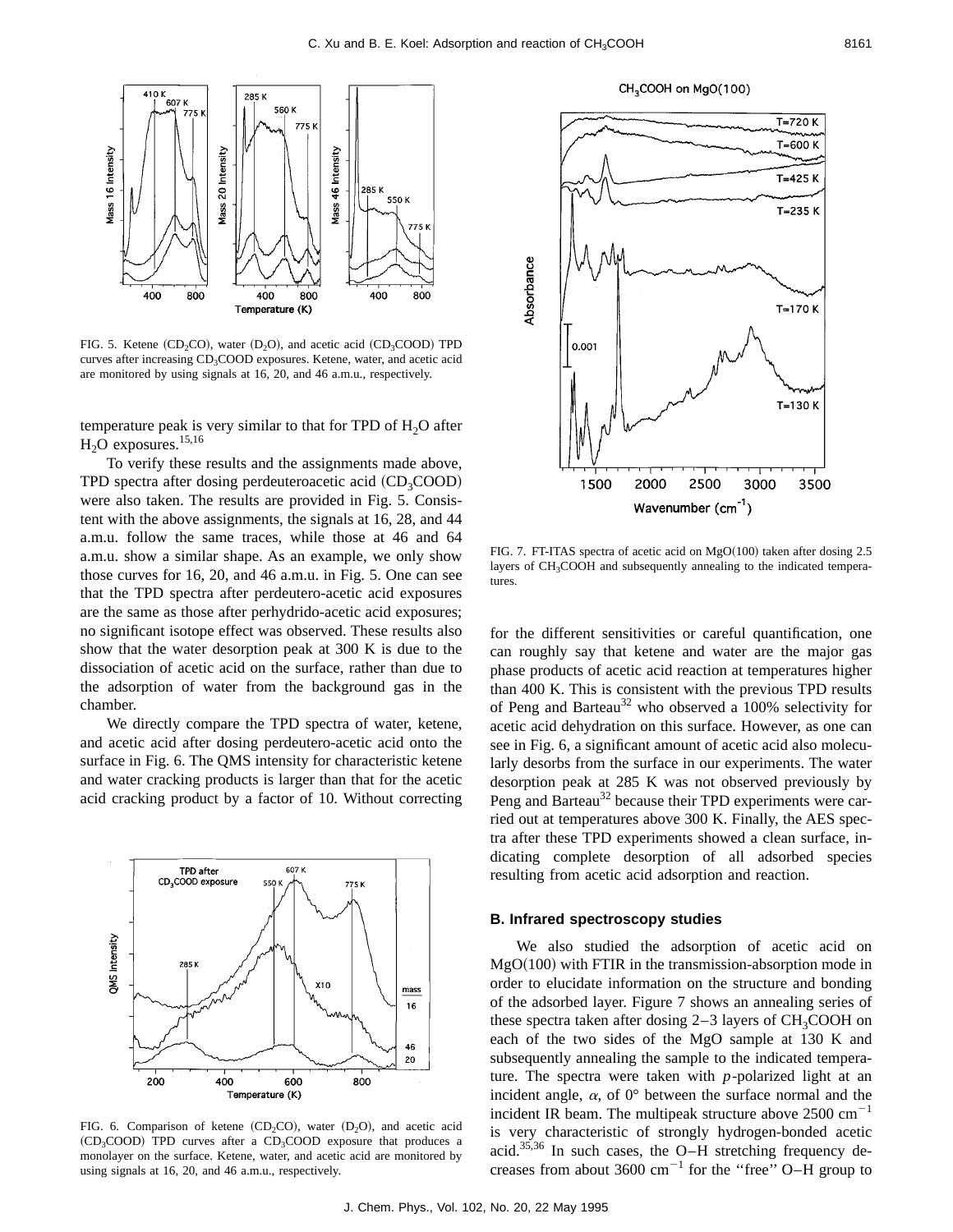TABLE I. Vibrational assignments for molecularly adsorbed CH<sub>3</sub>COOH on  $MgO(100)$ .

| Frequency $(cm^{-1})$ | Mode assignment                                        |  |  |  |
|-----------------------|--------------------------------------------------------|--|--|--|
| 1279                  | $\delta_{O-H}$ monolayer or second layer               |  |  |  |
| 1302                  | $\delta_{O-H}$ multilayer                              |  |  |  |
| 1364                  | $\nu_{C-O}$                                            |  |  |  |
| 1416                  | $\delta_{\text{CH}_3}$                                 |  |  |  |
| 1432                  | $\delta_{\rm CH_3}$                                    |  |  |  |
| 1570                  | $\nu_{C=0}$ monolayer or second layer                  |  |  |  |
| 1653                  | $\nu_{C=0}$ chain form, monolayer, or second layer     |  |  |  |
| 1701                  | $\nu_{C=0}$ dimer in multilayer                        |  |  |  |
| 1746                  | $\nu_{C=0}$ monomeric form, monolayer, or second layer |  |  |  |

about 3000  $\text{cm}^{-1}$  and overlaps the C–H stretch vibrations. The sharp peaks between  $2500$  and  $2800$  cm<sup>-1</sup> have been attributed to combination bands of lower-frequency vibrations involving the COOH group and the intensity is enhanced by a Fermi resonance with the OH fundamental. $37,38$ 

In the spectrum obtained at 130 K at least seven peaks can be clearly identified between 1100 and 2000  $\text{cm}^{-1}$ : 1279, 1302, 1364, 1416, 1570, 1653, and 1701 cm<sup>-1</sup>. Two shoulders at 1432 and 1746  $cm^{-1}$  can also be observed. These results are also presented in Table I. To facilitate the assignment of the observed peaks, the FTIR spectra of 2–3 layers of acetic acid at 130 K is compared with thicker, multilayer films of  $CH_3COOH$  and  $CD_3COOD$  in Fig. 8. From this comparison, the peaks at 1279, 1570, and 1746 cm<sup>-1</sup> can be correlated to the monolayer or second layer, both of which are modified by the surface. Going from acetic acid to perdeutero-acetic acid, peaks at 1279, 1302, 1416, and 1432  $cm^{-1}$  disappear completely indicating that their origins are vibrations with significant amplitude of motion for H atoms. Therefore, the peaks at 1570, 1653, 1701, and 1746  $cm^{-1}$ can be correlated to a  $C=O$  vibration of adsorbed acetic acid in different forms. The peaks at  $1416$  and  $1432$  cm<sup>-1</sup> can be assigned to the C–H deformation of the methyl group. These assignments are consistent with previous results for liquid, solid, and adsorbed acetic acid. However, we assign the peak at 1364  $\text{cm}^{-1}$  to a C–O vibration and the peaks at 1279 and 1302  $\text{cm}^{-1}$  to O–H deformations. These assignments dis-



FIG. 8. Comparison of FT-ITAS spectra of CH<sub>3</sub>COOH and CD<sub>3</sub>COOD multilayers on  $MgO(100)$ .

agree with those given for IR studies of crystalline acetic acid where the peak at 1284 cm<sup>-1</sup> was assigned to a C-O vibration and the peak at  $1418 \text{ cm}^{-1}$  to an O–H deformation.35,36 However, support for our assignment comes from the work of Gao and Hemminger $39$  who found a C–O vibration at 1318  $cm^{-1}$  and an O–H deformation at 1176 cm<sup>-1</sup> for adsorbed acetic acid on Pt $(111)$ , and Chen *et al.*<sup>40</sup> who found a C–O vibration at 1350 cm<sup>-1</sup> and an O–H deformation at 990  $cm^{-1}$  for adsorbed acetic acid on  $Al(111).$ 

As one can see from Fig. 7, the peaks at 1302 and 1701  $cm^{-1}$  disappear almost completely upon annealing to 170 K, while the peaks at 1364, 1416, and 1432  $\text{cm}^{-1}$  lose intensity. With further heating to 235 K, the peaks at 1279, 1653, and 1746  $cm^{-1}$  disappear completely and the intensity of the peak at 1364 cm $^{-1}$  is strongly decreased. Only small shifts in the peak positions occur upon heating to 425 K. Under these conditions, four peaks can be clearly identified at 1340, 1420, 1456, and 1583  $cm^{-1}$ . Further heating to 600 K causes a decrease in the intensities of all three peaks but no significant shifts of the peak positions. This is also the case after annealing to 720 K.

In order to get additional structural information, we also studied the polarization dependence of the IR spectra of the chemisorbed species produced by annealing the sample to 425 K after dosing 2–3 layers of  $CH<sub>3</sub>COOH$  or  $CD<sub>3</sub>COOD$ onto the surface. The results and experimental geometry are provided in Fig. 9. As one can see clearly from Fig.  $9(a)$ , the peak near  $1465$  cm<sup>-1</sup> shows a strong polarization dependence and can only be produced by using IR light with an electric field, *E*, parallel to the surface normal. No significant polarization dependence was observed for the other peaks. In comparing these spectra to those using perdeutero-acetic acid, the peak at 1340  $cm^{-1}$  disappeared completely and the peak at  $1420$  decreased in intensity as shown in Fig.  $9(b)$ . Therefore, we assign these two peaks to C–H deformations. The C–H stretching vibration cannot be observed in our experiment, presumably due to the low intensity of this mode. It is well known that the presence of the COO group decreases the IR cross section for the C–H stretching vibration but increases the IR cross section for C–H deformations. The peaks at 1583 and 1465 cm<sup>-1</sup> for CH<sub>3</sub>COOH shift to 1572 and 1447  $\text{cm}^{-1}$  for CD<sub>3</sub>COOD. Consistent with the results for CH<sub>3</sub>COOH, the peak at 1447 cm<sup>-1</sup> in Fig. 9(b) shows a clear polarization dependence. These two peaks are correlated to the two C–O stretching vibrations of the COO group.

# **IV. DISCUSSION**

# **A. Adsorbed species**

Acetic acid can exist in several different forms. In the liquid, it mainly forms cyclic dimers.<sup>41</sup> However, indications for open chain dimers have also been found.<sup>42</sup> In the solid state, it forms a chainlike polymer.<sup>35,36</sup> The C=O stretching vibration provides some sensitivity to the chemical environment and it has often been correlated to the different forms of acetic acid. $35-44$  For the monomer and dimer in the gas phase, this mode is found at 1788 and 1730  $\text{cm}^{-1}$ , respec-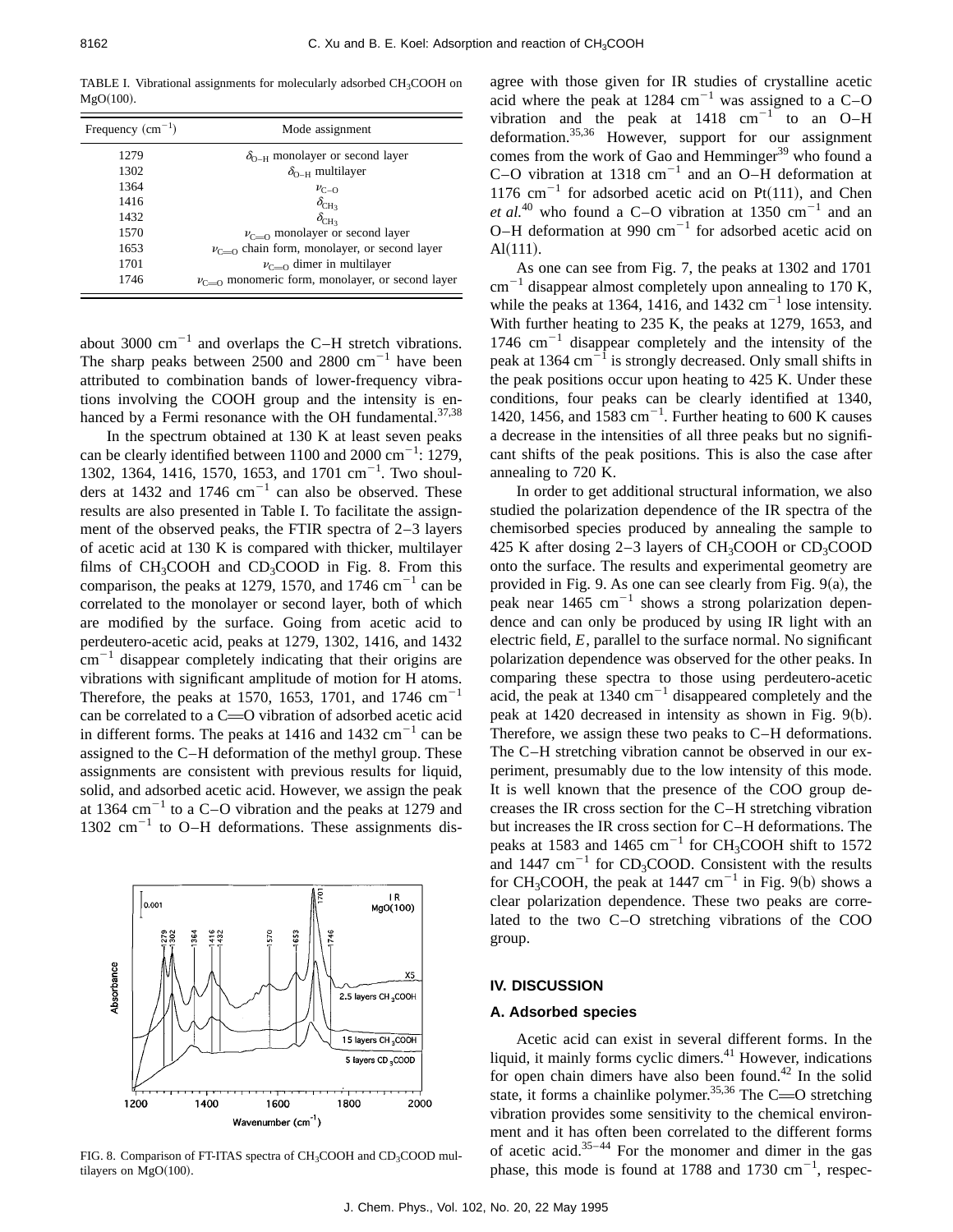

FIG. 9. Polarization dependence in FT-ITAS of the carboxyl stretching modes of the chemisorbed acetate species produced by heating a multilayer of acetic acid on  $MgO(100)$ .

tively. This vibration for the dimer in the liquid phase shifts to 1715  $\text{cm}^{-1}$ . The chain form in solid acetic acid shows a C= $O$  stretching vibration at 1648 cm<sup>-1</sup>. For the multilayer state of acetic acid on  $MgO(100)$ , we found this mode at  $1701 \text{ cm}^{-1}$ . Therefore, the acetic acid is probably present as a dimer in the condensed multilayer on  $MgO(100)$ . However, some acetic acid might be present in the chain form as a polymer in the adlayer as indicated by the peak at 1653  $\text{cm}^{-1}$ . Another possible explanation for this peak is that the frequency of the  $C=O$  stretching vibration of the dimer is modified by the MgO surface. On the  $Pt(111)$  surface, the  $C=0$  stretch vibration of the dimer was assigned to a peak at  $1675 \text{ cm}^{-1}$ .<sup>39</sup> In any case, species associated with the peak at 1653 cm<sup> $-1$ </sup> show a higher desorption temperature than the multilayer species. In addition to these two possible states, a peak at 1746 cm<sup> $-1$ </sup> was always observed. The high frequency of this peak indicates a monomeric form of the adsorbate. Moreover, the intense peak at  $1279 \text{ cm}^{-1}$  is clearly correlated with either the peak at 1653 or 1746  $cm^{-1}$ . Since this peak is due to the O–H in-plane deformation and the spectra were taken with the *E* field parallel to surface, the high intensity of this peak indicates that the molecular plane of the acetic acid corresponding to this state is parallel to the surface. Unfortunately, the frequency of this peak is independent of whether or not there is a hydrogen bond. $43$  Therefore, no further information can be gained from this peak regarding the form of this adsorbed state.

In addition to the weakly bound, molecularly adsorbed species, a strongly bound chemisorbed species is also observed which is stable on the surface to 600 K. The very low frequency of the  $C=O$  stretching vibration indicates the formation of acetate,  $CH<sub>3</sub>COO$ , on the surface. The peaks correlated to acetate decrease in intensity upon annealing to high temperature but without significant shifts of the peak positions or the formation of new peaks. This particular aspect of our results is in excellent agreement with previous studies that were carried out above 300 K.<sup>15,31–33</sup>

# **B. Adsorption geometry of the chemisorbed state, the acetate species**

Adsorbed acetate can be bound to the surface either by using only one oxygen (monodentate form) or both oxygen atoms (bidentate form) as illustrated in Fig. 10. The carboxylate complex has been studied extensively, $45$  and a strong correlation has been found between the splitting of the carboxylate-stretching frequencies and the bonding configuration. For the bidentate linkage isomer, the splitting is found to be between  $130-180$  cm<sup>-1</sup>. The monodentate isomer shows a splitting larger than 200  $cm^{-1}$ . For instance, the splitting of the two stretching vibrations for acetate in the complex  $\text{[Co(NH<sub>3</sub>)<sub>5</sub>CH<sub>3</sub>CO<sub>2</sub>](ClO<sub>4</sub>)<sub>2</sub>$  is 223 cm<sup>-1</sup>.<sup>45</sup> In Table II, we provide the vibrational frequencies of acetate adsorbed on single crystal and powdered  $MgO.<sup>26,30</sup>$  For comparison,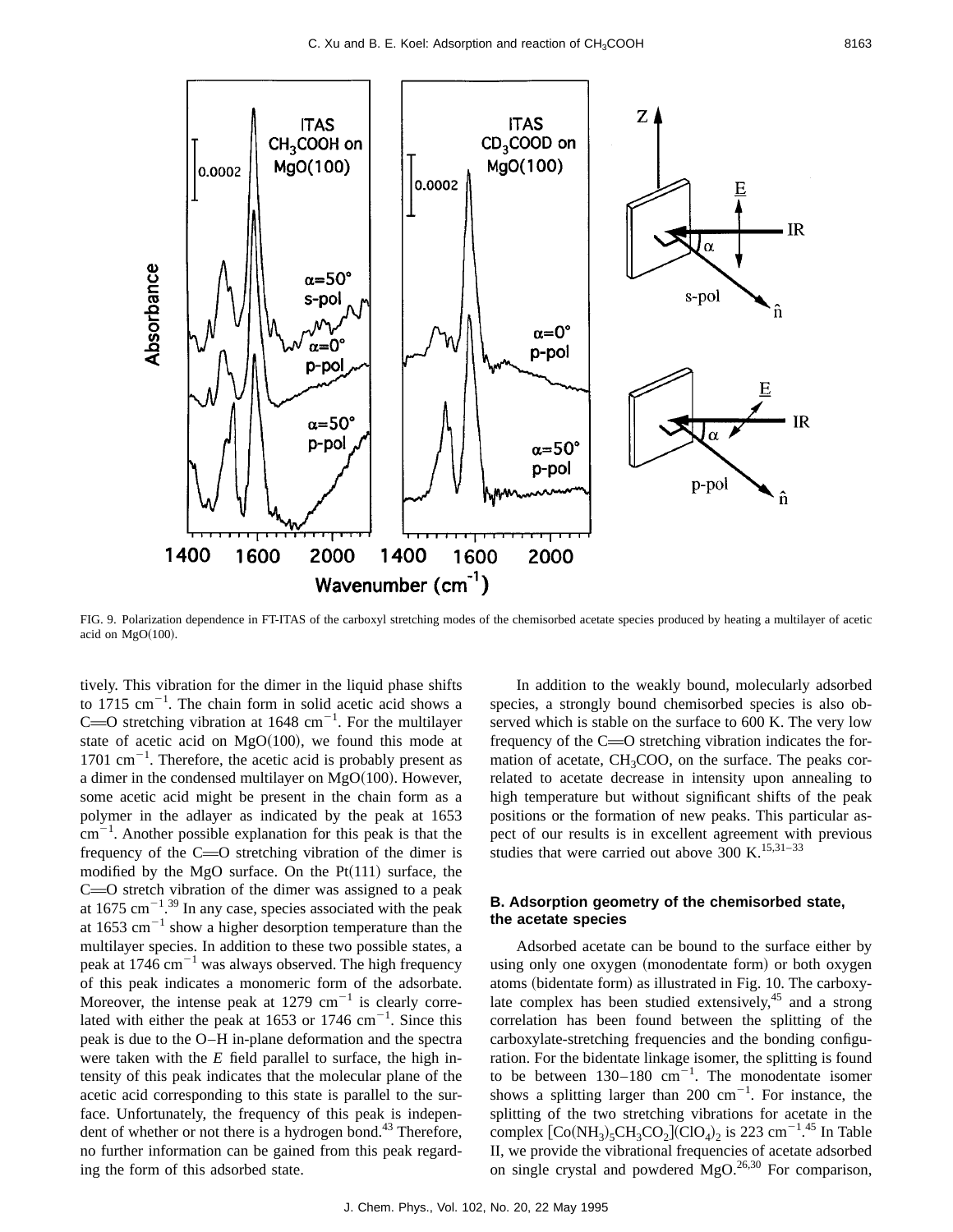

FIG. 10. Possible bidentate and monodentate linkage isomers of acetate on the MgO surface.

the frequencies for free acetate ion in CH<sub>3</sub>COONa are also given.46,47 The small splitting between the symmetric and asymmetric COO stretching vibrations observed in our experiment implies that acetate is bound in the bidentate configuration. However, this assignment is not consistent with the polarization dependence of the spectra for this species. For a bidentate geometry, one expects that both symmetric and asymmetric COO stretching vibrations would show a strong polarization dependence. In changing from an *E* vector parallel to the surface to an *E* vector perpendicular to the surface, the symmetric stretching vibration should gain in intensity, while the asymmetric stretching vibration should lose intensity. Although the symmetric stretching vibration behaves in this manner in our experiment, we didn't see any significant polarization dependence for the asymmetric stretching vibration. Therefore, the polarization experiments exclude the possibility of a bidentate geometry.

If acetate is bound as a monodentate species on the surface as illustrated in Fig. 10, it is not meaningful to refer to the two stretching vibrations as symmetric and asymmetric vibrations. Rather, we have two well separated vibrations due to the  $C-O$  and  $C=O$  bonds. Especially in our case where the acetate is strongly bound to the surface, resonance is limited. Therefore, the polarization direction of the C–O stretching vibration is along the C–O axis and the polarization direction for the  $C=O$  stretching vibration is along the  $C = 0$  bond direction. In the monodentate adsorption geometry illustrated in Fig. 10, one expects a strong polarization dependence for the C–O stretching vibration but a very weak polarization dependence for the  $C=O$  stretching vibration because its direction is very close to the so-called ''magic angle'' where no polarization dependence can be observed. Our experimental results are in perfect agreement with the polarization dependence expected for a monodentate bonding geometry. Therefore, we conclude that acetate is bound to  $MgO(100)$  in a monodentate configuration. The monoden-

TABLE II. Stretching vibrational frequencies of the carboxyl group in acetate.

| System                                         |      | $\nu_{\rm s}$ (cm <sup>-1</sup> ) <sup>a</sup> $\nu_{\rm s}$ (cm <sup>-1</sup> ) $\Delta \nu$ (cm <sup>-1</sup> ) |          | Ref.      |
|------------------------------------------------|------|-------------------------------------------------------------------------------------------------------------------|----------|-----------|
| $CH_3COO(a)$ on MgO(100) 1456(1447) 1583(1572) |      |                                                                                                                   | 127(125) | This work |
| $CH3COO(a)$ on $MgO(100)$                      | 1449 | 1579                                                                                                              | 130      | 26        |
| $CH3COO(a)$ on MgO                             | 1445 | 1565                                                                                                              | 120      | 30        |
| CH <sub>3</sub> COONa                          |      | 1413(1406) 1556(1545)                                                                                             | 143(139) | 46        |
| $(CH_3COO)$ <sub>2</sub> Cu                    | 1420 | 1591                                                                                                              | 171      | 47        |

<sup>a</sup>Values given in parentheses are for the deuterated species.

FIG. 11. Proposed structure and intermolecular interactions between adsorbed acetate species on  $MgO(100)$ .

tate geometry has been previously observed for formate adsorbed on  $ZnO(0001)$ ,<sup>25</sup> MgO $(100)$ ,<sup>26</sup> and NiO $(100)$ .<sup>17</sup> It is interesting to note that carboxylate species prefer to be bound to oxide surfaces in a monodentate configuration, while on metallic substrates the bidentate isomer has often been found. This preference of monodentate over bidentate forms on oxide surfaces has been rationalized using geometric and electronic arguments. $<sup>2</sup>$  The distance between the two</sup> oxygen atoms in free carboxylate is much smaller than the distance between the surface cation sites on oxides and bidentate bonding would cause substantial strain in the ring.<sup>25</sup>

A question remains concerning the small splitting of the two stretching vibrations in the carboxyl  $(COO)$  group of the adsorbed acetate radical on  $MgO(100)$ . It is surprising that this splitting is even smaller than in the free acetate ion. However, even though a large splitting of the carboxylatestretching frequencies is usually characteristic of monodentate coordination, a similar small splitting was observed previously for acetate in a monodentate configuration in  $Ni(H<sub>2</sub>O)<sub>4</sub>(CH<sub>3</sub>CO<sub>2</sub>)<sub>2</sub>$ . In this complex, the two stretching vibrations occur at 1520 and 1413  $cm^{-1}$  with a splitting of only 107 cm<sup> $-1.48$ </sup> This small separation was attributed to the strong intramolecular hydrogen bonding between the uncoordinated acetate oxygen atom and a water molecule.<sup>48</sup> Such hydrogen bonding might also be present in our system. A schematic drawing of one possible hydrogen bonding configuration is shown in Fig. 11. As one can see, we propose hydrogen bonding between the uncoordinated acetate oxygen atom and a hydrogen atom from the methyl group. The adsorbed acetate can form either a dimer or long chains utilizing this hydrogen bonding interaction.

Since MgO is a typical ionic crystal, the main contribution to the cohesive energy is from electrostatic forces (Madelung energy). Even on the surface, the charge separation has been found to be very high  $(80-90\%$  of the nominal ionic value of  $\pm 2$  a.u.).<sup>49</sup> Therefore, the adsorbed molecule is bound to the surface mainly by electrostatic forces.<sup>50–52</sup> To be strongly bound to the surface, as in the case of acetate on MgO, a large charge separation such as that illustrated in Fig. 11 is necessary. This charge separation is certainly induced by the presence of the ionic surface and is also stabilized by the Madelung energy. This large charge separation will also facilitate the hydrogen bonding indicated. To summarize, we conclude that the ionic surface of  $MgO(100)$  induces a strong charge separation in adsorbed acetate and stabilizes hydrogen bonding between neighboring adsorbed acetate species. The presence of hydrogen bonding and large charge separa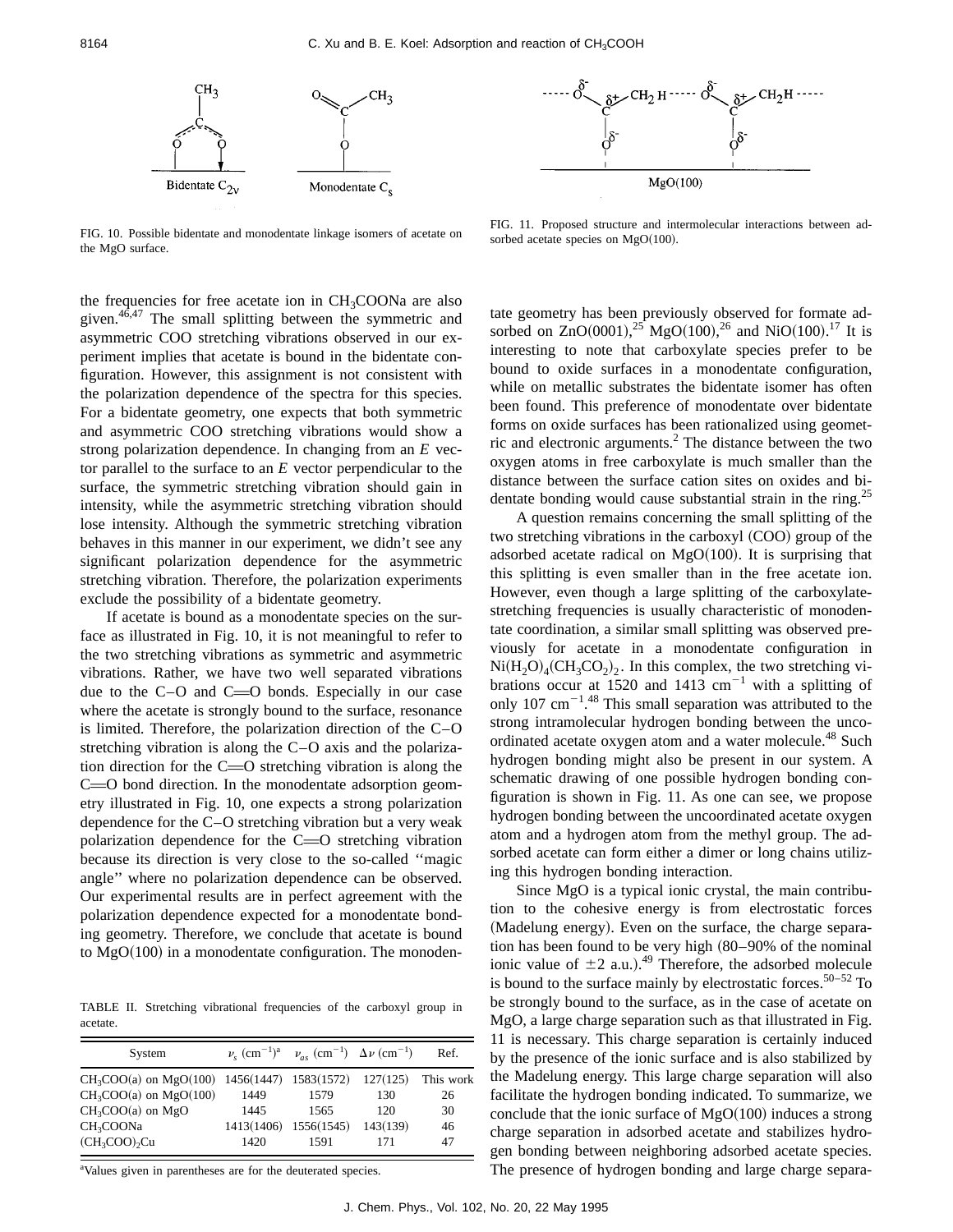tion in the adsorbate cause a small splitting (energy difference) of the carboxylate stretching vibrations.

#### **C. Reaction of adsorbed acetate**

Our TPD results show that ketene is the major reaction product of acetate decomposition at high temperature, consistent with the earlier results of Peng and Barteau.<sup>32</sup> However, in addition to ketene desorption, we found significant molecular desorption of acetic acid and also water desorption near 300 K. The water is presumably formed from lattice oxygen and hydrogen produced by the heterolytic dissociation of acetic acid. IR results show that adsorbed acetate is stable on the surface up to 500 K. Heating to higher temperatures causes a decrease in the IR peaks associated with acetate, however, no new features were observed. These results indicate that the observed ketene desorption in TPD is controlled by reaction (acetate decomposition, ketene formation) rate-limited kinetics, rather than desorption rate-limited kinetics.

Peng and Barteau<sup>32</sup> proposed that ketene is formed via a unimolecular process:

$$
CH3COOH(g) \xrightarrow{300 \text{ K}} CH3COO(a) + H(a), \qquad (1)
$$

$$
CH3COO(a) + H(a) \xrightarrow{520 \text{ K}} CH2CO(g) + H2O(g).
$$
 (2)

However, this mechanism is not consistent with our finding that a substantial amount of water desorbs well below 300 K. In addition, the hydroxyl group,  $OH(a)$ , on  $MgO(100)$  produced by water adsorption recombines and desorbs between 170 and 400 K.<sup>15,16</sup> Therefore, at 520 K the only remaining adsorbed species on the surface is acetate,  $CH<sub>3</sub>COO(a)$ .

We propose an alternative reaction path for ketene formation:

$$
CH3COOH(g) \xrightarrow{130 K} CH3COO(ad) + H(ad),
$$
\n(3)

 $2 H(ad) + O(lattice) \longrightarrow H_2O(g),$  (4) 300 K

$$
2 \text{ CH}_3\text{COO(ad)} \xrightarrow{520 \text{ K}} 2 \text{ CH}_2\text{CO(g)} + \text{H}_2\text{O(g)} + \text{O(lattice)},
$$
\n(5a)

or

$$
2 CH3COO(ad) \xrightarrow{520 \text{ K}} CH2CO(g) + CH3COOH(g)
$$
  
+ O(lattice). (5b)

Our proposed reaction path is supported by the IR results that indicate a large charge separation and hydrogen bonding within the adlayer as discussed in Sec. IV. Due to hydrogen bonding, one acetate can abstract a hydrogen atom from the methyl group of an adjacent acetate forming acetic acid and a  $CH<sub>2</sub>COO(a)$  intermediate. The acetic acid can either desorb molecularly from the surface or dissociate to ketene and water at high surface temperatures. The  $CH_2COO(a)$  intermediate dissociates by cleaving the C–O bond to leave oxygen on the surface (restoring vacancies produced by water desorption) and desorb ketene. The net reaction of acetic acid on  $MgO(100)$  is a stoichiometric reaction and does not require the net consumption of lattice oxygen.

# **V. CONCLUSION**

The adsorption and reaction of acetic acid on  $MgO(100)$ has been studied using FTIR and TPD. Acetic acid dissociates heterolytically upon adsorption at any temperature above 130 K. The chemisorbed acetate species produced from dissociative adsorption of acetic acid is stable on the surface up to 500 K. FTIR is a powerful probe of the adsorbate vibrations and we observed four well-resolved peaks between 1000 and 2000  $\text{cm}^{-1}$ , correlated to C-H deformation and carboxylate stretching vibrations, in contrast to the barely discernible features seen in previous HREELS investigations of this system. In addition, we measured the polarization dependence of the vibrational modes for adsorbed acetate and determined that acetate is bound as a monodentate ligand. We also used the small splitting of the carboxylate stretching vibration to determine that a reasonably large charge separation is present and intermolecular hydrogen bonding occurs within the adlayer. Upon heating, adsorbed acetate dehydrates cleanly to ketene via a bimolecular reaction pathway.

# **ACKNOWLEDGMENT**

This work was supported by the U.S. Army Research Office.

- <sup>1</sup>H. H. Kung, *Transition Metal Oxides: Surface Chemistry and Catalysis,* Studies in Surface Science and Catalysis (Elsevier, Amsterdam, 1990), Vol. 45.
- <sup>2</sup> V. E. Henrich and P. A. Cox, *The Surface Science of Metal Oxides* (Cambridge University Press, Cambridge, 1993).
- <sup>3</sup>*Adsorption on Ordered Surfaces of Ionic Solids and Thin Films*, Vol. 33 of Springer Series in Surface Science, edited by H.-J. Freund and E. Umbach (Springer, Heidelberg, 1993).
- ${}^{4}$ E. I. Solomon, P. M. Jones, and J. A. May, Chem. Rev. **93**, 2623 (1993).
- <sup>5</sup>H. Kuhlenbeck, G. Odörfer, R. M. Jaeger, G. Illing, M. Menges, Th. Mull, H.-J. Freund, M. Pölchen, V. Staemmler, S. Witzel, C. Scharfschwerdt, K. Wennemann, T. Liedtke, and M. Neumann, Phys. Rev. B 43, 1969 (1991). 6C. Xu, M. Hassel, M. Kuhlenbeck, and H.-J. Freund, Surf. Sci. **258**, 23  $(1991).$
- ${}^{7}$ C. Xu, B. Dillmann, H. Kuhlenbeck, and H.-J. Freund, Phys. Rev. Lett. **67**, 3551 (1991).
- 8H. Kuhlenbeck, C. Xu, B. Adam, M. Hassel, B. Dillmann, H.-J. Freund, U. A. Ditzinger, H. Neddermeyer, M. Neuber, and M. Neumann, Ber. Bunsenges. Phys. Chem. 96, 15 (1992).
- <sup>9</sup>M. Bäumer, D. Cappus, G. Illing, H. Kuhlenbeck, and H.-J. Freund, J. Vac. Sci. Technol. A **10**, 2407 (1992).
- 10D. Cappus, C. Xu, D. Ehrlich, B. Dillmann, C. A. Ventrice Jr., K. Al-Shamery, H. Kuhlenbeck, and H.-J. Freund, Chem. Phys. 177, 533 (1993).
- <sup>11</sup>F. Winkelmann, S. Wohlrab, J. Libuda, M. Bäumer, D. Cappus, M. Menges, K. Al-Shamery, H. Kuhlenbeck, and H.-J. Freund, Surf. Sci. **307/** 309, 1148 (1994).
- <sup>12</sup>D. W. Goodman, Surf. Sci. **299/300**, 837 (1994).
- 13M.-C. Wu, J. S. Corneille, C. A. Estrada, J.-W. He, and D. W. Goodman, Chem. Phys. Lett. **182**, 472 (1991).
- 14M.-C. Wu, C. A. Estrada, and D. W. Goodman, Phys. Rev. Lett. **67**, 2910  $(1991)$ .
- <sup>15</sup> M.-C. Wu and D. W. Goodman, Catal. Lett. **15**, 1 (1992).
- 16M.-C. Wu, C. A. Estrada, J. S. Corneille, and D. W. Goodman, J. Chem. Phys. 96, 3892 (1992).